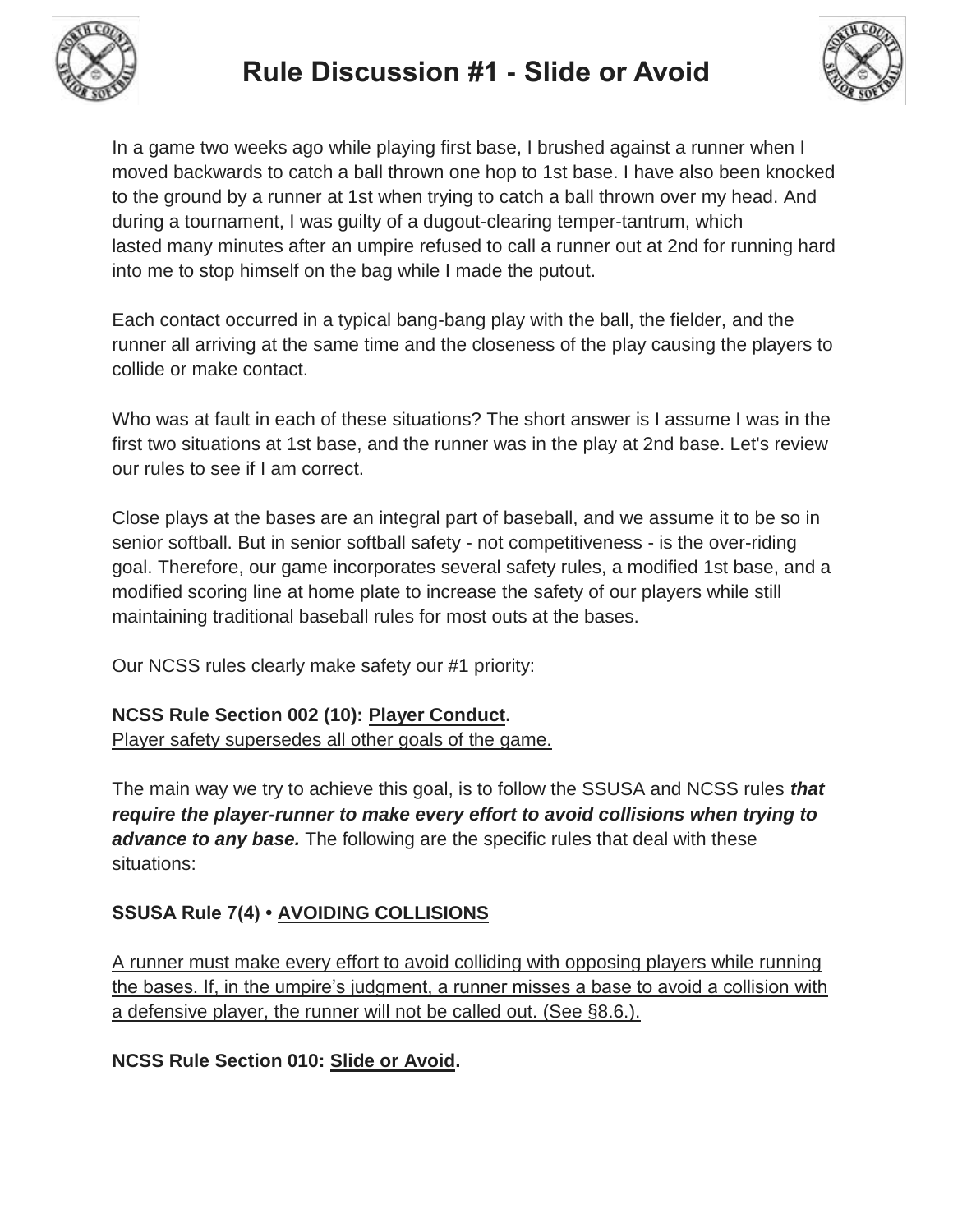



The purpose of this rule is to ensure the safety of all players.

- 1. When attempting to advance a base during a play, runners must slide to the bag or avoid collision with the baseman by yielding the base line.
- 2. When yielding the base line, the runner should veer out of the base line to permit the defensive player to make an unobstructed throw to another base.

In addition, while a runner may not normally slide into first base or at the scoring line next to home plate, our rules specifically allow both to avoid a collision:

# **SSUSA Rule 8.6 • WHEN SLIDING IS OPTIONAL - AVOIDING COLLISIONS**

Sliding or diving into first base or the scoring line or scoring plate is permitted only to avoid a collision with a defensive player. This is an umpire's judgment call and is not subject to protest or appeal. A player may slide or dive into second or third bases, or when returning to any base. A runner must make every effort to avoid colliding with opposing players while running the bases or sliding or diving.

This **SSUSA Rule 8.6** also provides clear enforcement direction to the umpire:

If in the umpire's judgment a runner misses a base to avoid a collision, the runner will not be called out.

If in the umpire's judgment the runner fails to avoid a collision with a defensive player involved in the play, the ball will be declared dead and that runner called out. All base runners except the batter will be returned to their previous base unless forced to advance.

If in the umpire's judgment the runner's collision with the defensive player involved in the play negates a double play, the umpire may award a second out.

Safety is one of the main reasons why we do not let everyone volunteer to umpire. If an umpire does not know the rules, or does not have the integrity to enforce them fairly and impartially, then they are a danger to us all.

We also use different equipment in softball to promote safety. Senior softball uses a double bag at 1st base to help avoid collisions and defines which parts can be touched by the runner and which parts can be touched by the 1st baseman: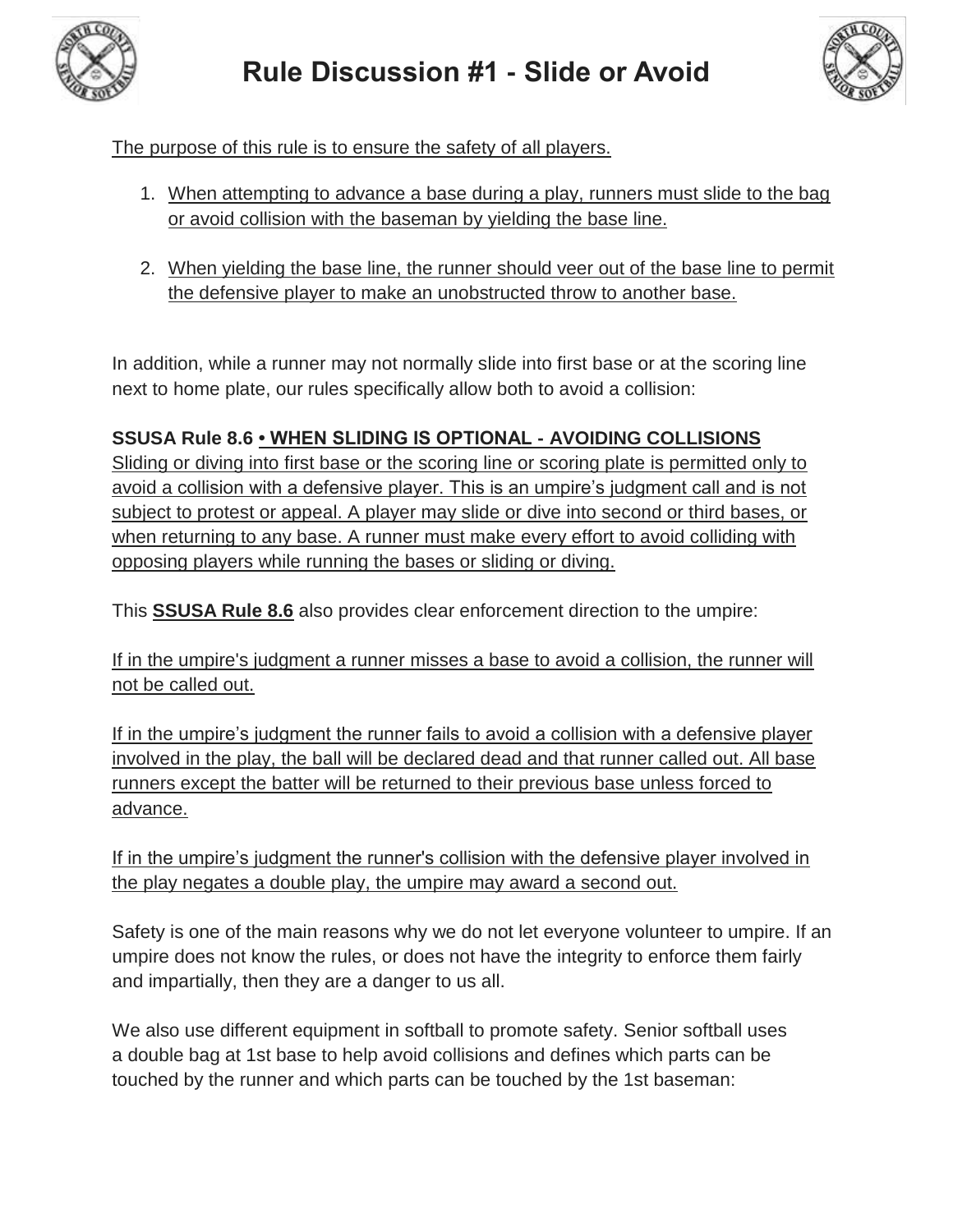

# **Rule Discussion #1 - Slide or Avoid**

## **SSUSA Rule 8.4(1) • BATTER-RUNNER REACHING FIRST BASE**

Each batter must reach first base without the aid of a courtesy runner. A double bag shall be used at first base, the double portion of the bag being in foul territory abutting first base. If there is a play on a batter-runner going to first base, the batter-runner must touch some portion of the double bag extending into foul territory. He will be called out if he fails to do so, except if, in the umpire's judgment, the batter-runner is avoiding a collision. The batter-runner simultaneously touching both portions of the double bag is permitted. This is NOT an appeal play. Important: The defending player has only the white base, in fair territory, to make the putout; his touch of only the bag in foul territory will not result in an out. Once the batter-runner reaches first base, the double base shall be treated as one base and the fielder or runner may use either portion.

### **SSUSA Rule 2.3 NOTE: With the double base at first, the following rules shall be enforced:**

1. A batted ball hitting or bounding over the white portion is declared fair and a batted ball hitting or bounding over the colored portion is declared foul.

2. Whenever a play is being made on the batter-runner, the defense must use the white portion and the batter-runner some portion of the colored portion. If the ball is overthrown, the batter/runner may use the white portion of the bag to avoid contact or collision. On extra base hits or balls hit to the outfield when there is no play being made at the double base, the runner may touch the white or colored portion (see §8.4(1)). 3. Should the batter-runner round the base on a hit to the infield or the outfield, he may return to either portion.

4. Once the batter-runner reaches first base, the double base shall be treated as one base and the fielder or runner may use either portion.

Similarly, senior softball uses a scoring line at home plate to avoid collisions at the plate.

I once suggested we should change our local NCSS rule to adopt a similar 1st base line to replace the double bag. In my opinion, a runner will not always be able to make a last second avoidance move at first base in situations where the 1st baseman's body drifts backward into the runner at the last second. The double base and the admonition for the runner to avoid a collision will never completely protect players from collisions without also having self-protective and skilled play by the 1st baseman too. Therefore, in some ways, I think the double base leads to a false sense of security instead of promoting the higher level of caution that a runner and 1st baseman would otherwise exercise if there was only a single base.

In addition, I worry that the double base and the rules placing the onus on the runner to